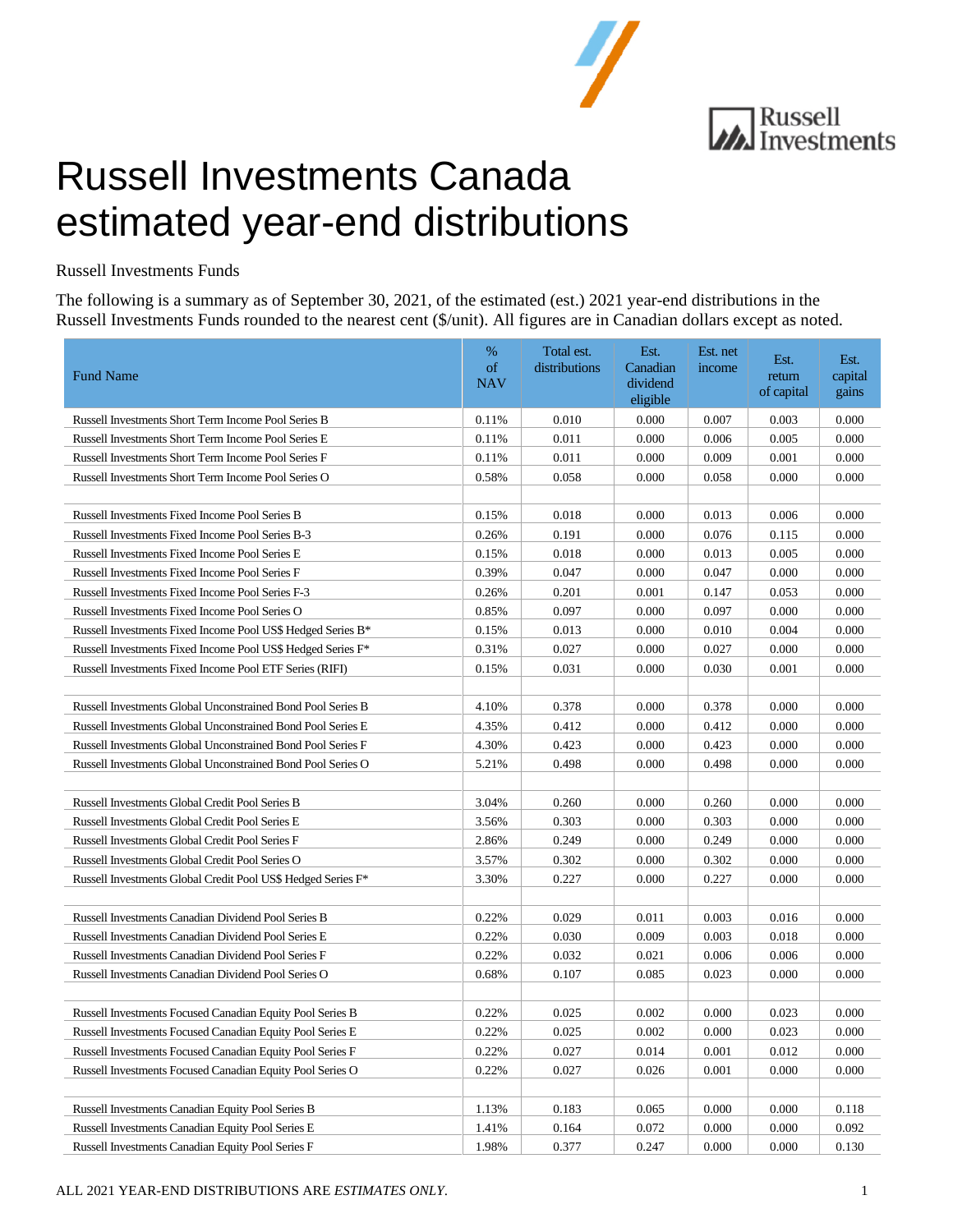|                                                                     | %          | Total est.    | Est.                 | Est. net | Est.       | Est.    |
|---------------------------------------------------------------------|------------|---------------|----------------------|----------|------------|---------|
| <b>Fund Name</b>                                                    | of         | distributions | Canadian             | income   | return     | capital |
|                                                                     | <b>NAV</b> |               | dividend<br>eligible |          | of capital | gains   |
| Russell Investments Canadian Equity Pool Series O                   | 3.12%      | 0.565         | 0.424                | 0.000    | 0.000      | 0.141   |
|                                                                     |            |               |                      |          |            |         |
| Russell Investments Focused US Equity Pool Series B                 | 3.01%      | 0.708         | 0.000                | 0.000    | 0.000      | 0.708   |
| Russell Investments Focused US Equity Pool Series E                 | 2.76%      | 0.686         | 0.000                | 0.000    | 0.000      | 0.686   |
| Russell Investments Focused US Equity Pool Series F                 | 2.80%      | 0.720         | 0.000                | 0.000    | 0.000      | 0.720   |
| Russell Investments Focused US Equity Pool Series O                 | 3.67%      | 0.934         | 0.000                | 0.000    | 0.000      | 0.934   |
| Russell Investments Focused US Equity Pool Cdn\$ Hedged Series B    | 5.48%      | 0.724         | 0.000                | 0.000    | 0.000      | 0.724   |
| Russell Investments Focused US Equity Pool Cdn\$ Hedged Series E    | 5.46%      | 0.787         | 0.000                | 0.000    | 0.000      | 0.787   |
| Russell Investments Focused US Equity Pool Cdn\$ Hedged Series F    | 5.34%      | 0.712         | 0.000                | 0.000    | 0.000      | 0.712   |
|                                                                     |            |               |                      |          |            |         |
| Russell Investments US Equity Pool Series B                         | 7.43%      | 1.484         | 0.000                | 0.000    | 0.000      | 1.484   |
| Russell Investments US Equity Pool Series E                         | 7.70%      | 2.077         | 0.000                | 0.000    | 0.000      | 2.077   |
| Russell Investments US Equity Pool Series F                         | 7.08%      | 1.856         | 0.000                | 0.000    | 0.000      | 1.856   |
| Russell Investments US Equity Pool Series O                         | 8.02%      | 3.091         | 0.008                | 0.132    | 0.000      | 2.951   |
|                                                                     |            |               |                      |          |            |         |
| Russell Investments Overseas Equity Pool Series B                   | 3.23%      | 0.434         | 0.002                | 0.251    | 0.000      | 0.182   |
| Russell Investments Overseas Equity Pool Series E                   | 3.27%      | 0.461         | 0.002                | 0.267    | 0.000      | 0.192   |
| Russell Investments Overseas Equity Pool Series F                   | 3.91%      | 0.671         | 0.003                | 0.455    | 0.000      | 0.213   |
| Russell Investments Overseas Equity Pool Series O                   | 5.13%      | 1.197         | 0.006                | 0.880    | 0.000      | 0.311   |
| Russell Investments Focused Global Equity Pool Series B             | 1.56%      | 0.232         | 0.000                | 0.000    | 0.000      | 0.232   |
| Russell Investments Focused Global Equity Pool Series E             | 1.43%      | 0.196         | 0.000                | 0.000    | 0.000      | 0.196   |
| Russell Investments Focused Global Equity Pool Series F             | 2.09%      | 0.346         | 0.001                | 0.045    | 0.000      | 0.299   |
| Russell Investments Focused Global Equity Pool Series O             | 2.75%      | 0.451         | 0.003                | 0.148    | 0.000      | 0.299   |
|                                                                     |            |               |                      |          |            |         |
| Russell Investments ESG Global Equity Pool Series B                 | 1.68%      | 0.223         | 0.000                | 0.000    | 0.000      | 0.223   |
| Russell Investments ESG Global Equity Pool Series F                 | 2.47%      | 0.335         | 0.000                | 0.000    | 0.000      | 0.335   |
| Russell Investments ESG Global Equity Pool Series O                 | 5.04%      | 0.731         | 0.010                | 0.298    | 0.000      | 0.423   |
|                                                                     |            |               |                      |          |            |         |
| Russell Investments Global Equity Pool Series B                     | 4.10%      | 0.622         | 0.003                | 0.222    | 0.000      | 0.397   |
| Russell Investments Global Equity Pool Series E                     | 4.36%      | 0.828         | 0.004                | 0.300    | 0.000      | 0.524   |
| Russell Investments Global Equity Pool Series F                     | 4.97%      | 0.998         | 0.007                | 0.494    | 0.000      | 0.498   |
| Russell Investments Global Equity Pool Series O                     | 5.98%      | 1.727         | 0.013                | 0.963    | 0.000      | 0.752   |
|                                                                     |            |               |                      |          |            |         |
| Russell Investments Multi-Factor Canadian Equity Pool Series B      | 0.21%      | 0.024         | 0.010                | 0.001    | 0.012      | 0.000   |
| Russell Investments Multi-Factor Canadian Equity Pool Series F      | 0.22%      | 0.025         | 0.021                | 0.003    | 0.001      | 0.000   |
| Russell Investments Multi-Factor Canadian Equity Pool Series O      | 0.29%      | 0.034         | 0.030                | 0.004    | 0.000      | 0.000   |
|                                                                     |            |               |                      |          |            |         |
| Russell Investments Multi-Factor US Equity Pool Series B            | 0.23%      | 0.031         | 0.000                | 0.001    | 0.001      | 0.029   |
| Russell Investments Multi-Factor US Equity Pool Series F            | 1.40%      | 0.200         | 0.000                | 0.000    | 0.000      | 0.200   |
| Russell Investments Multi-Factor US Equity Pool Series O            | 1.87%      | 0.266         | 0.000                | 0.000    | 0.000      | 0.266   |
| Russell Investments Multi-Factor International Equity Pool Series B | 0.24%      | 0.023         | 0.001                | 0.008    | 0.014      | 0.000   |
| Russell Investments Multi-Factor International Equity Pool Series F | 0.23%      | 0.023         | 0.001                | 0.020    | 0.001      | 0.000   |
| Russell Investments Multi-Factor International Equity Pool Series O | 0.37%      | 0.041         | 0.003                | 0.038    | 0.000      | 0.000   |
|                                                                     |            |               |                      |          |            |         |
| Russell Investments Multi-Factor Global Balanced Series B           | 1.51%      | 0.179         | 0.021                | 0.068    | 0.000      | 0.090   |
| Russell Investments Multi-Factor Global Balanced Series F           | 2.39%      | 0.287         | 0.047                | 0.149    | 0.000      | 0.092   |
| Russell Investments Multi-Factor Global Balanced Series O           | 2.66%      | 0.317         | 0.052                | 0.167    | 0.000      | 0.098   |
| Russell Investments Multi-Factor Global Balanced Series F-5         | 0.41%      | 0.044         | 0.006                | 0.018    | 0.010      | 0.011   |
|                                                                     |            |               |                      |          |            |         |
| Russell Investments Global Smaller Companies Pool Series B          | 8.62%      | 1.078         | 0.001                | 0.035    | 0.000      | 1.041   |
| Russell Investments Global Smaller Companies Pool Series E          | 11.15%     | 1.463         | 0.002                | 0.068    | 0.000      | 1.393   |
| Russell Investments Global Smaller Companies Pool Series F          | 8.83%      | 1.223         | 0.004                | 0.122    | 0.000      | 1.097   |
| Russell Investments Global Smaller Companies Pool Series O          | 9.82%      | 1.326         | 0.007                | 0.246    | 0.000      | 1.072   |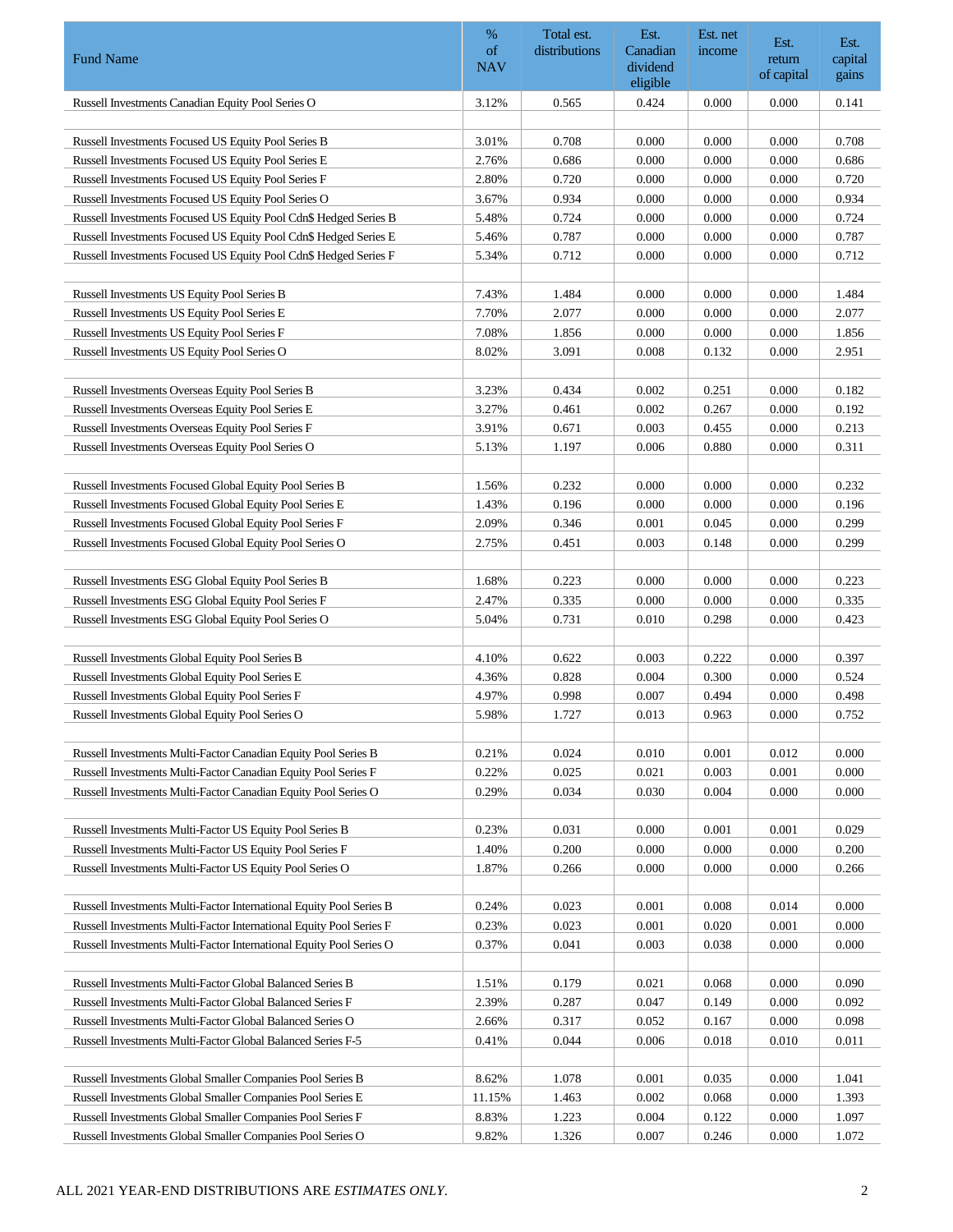|                                                                                             | $\%$<br>of     | Total est.<br>distributions | Est.<br>Canadian | Est. net<br>income | Est.                 | Est.             |
|---------------------------------------------------------------------------------------------|----------------|-----------------------------|------------------|--------------------|----------------------|------------------|
| <b>Fund Name</b>                                                                            | <b>NAV</b>     |                             | dividend         |                    | return<br>of capital | capital<br>gains |
|                                                                                             |                |                             | eligible         |                    |                      |                  |
| Russell Investments Emerging Markets Equity Pool Series B                                   | 9.00%          | 2.396                       | 0.000            | 0.072              | 0.000                | 2.324            |
| Russell Investments Emerging Markets Equity Pool Series E                                   | 9.20%          | 1.097                       | 0.000            | 0.027              | 0.000                | 1.070            |
| Russell Investments Emerging Markets Equity Pool Series F                                   | 9.24%          | 2.898                       | 0.000            | 0.357              | 0.000                | 2.541            |
| Russell Investments Emerging Markets Equity Pool Series O                                   | 14.85%         | 4.773                       | 0.001            | 1.009              | 0.000                | 3.763            |
|                                                                                             |                |                             |                  |                    |                      |                  |
| Russell Investments Global Infrastructure Pool Series B                                     | 0.36%          | 0.047                       | 0.001            | 0.003              | 0.020                | 0.023            |
| Russell Investments Global Infrastructure Pool Series E                                     | 0.37%          | 0.045                       | 0.001            | 0.004              | 0.018                | 0.021            |
| Russell Investments Global Infrastructure Pool Series F                                     | 0.36%          | 0.050                       | 0.004            | 0.012              | 0.010                | 0.024            |
| Russell Investments Global Infrastructure Pool Series O                                     | 0.50%          | 0.067                       | 0.000            | 0.000              | 0.000                | 0.067            |
| Russell Investments Global Infrastructure Pool Series P                                     | 0.36%          | 0.038                       | 0.003            | 0.008              | 0.001                | 0.025            |
| Russell Investments Global Infrastructure Pool ETF Series (RIIN)                            | 0.36%          | 0.065                       | 0.004            | 0.011              | 0.015                | 0.034            |
|                                                                                             |                |                             |                  |                    |                      |                  |
| Russell Investments Global Real Estate Pool Series B                                        | 0.34%          | 0.040                       | 0.000            | 0.018              | 0.022                | 0.000            |
| Russell Investments Global Real Estate Pool Series E                                        | 0.34%          | 0.037                       | 0.000            | 0.000              | 0.037                | 0.000            |
| Russell Investments Global Real Estate Pool Series F                                        | 0.34%          | 0.044                       | 0.000            | 0.028              | 0.016                | 0.000            |
| Russell Investments Global Real Estate Pool Series O                                        | 0.34%          | 0.044                       | 0.000            | 0.039              | 0.005                | 0.000            |
|                                                                                             |                |                             |                  |                    |                      |                  |
| <b>Russell Investments Real Assets Series B</b>                                             | 0.36%          | 0.038                       | 0.000            | 0.000              | 0.034                | 0.004            |
| <b>Russell Investments Real Assets Series E</b>                                             | 0.35%          | 0.038<br>0.041              | 0.000<br>0.003   | 0.001              | 0.034                | 0.003<br>0.004   |
| <b>Russell Investments Real Assets Series F</b><br>Russell Investments Real Assets Series O | 0.36%<br>0.35% | 0.039                       | 0.005            | 0.007<br>0.013     | 0.027<br>0.016       | 0.005            |
| Russell Investments Real Assets Series F-5                                                  | 0.39%          | 0.039                       | 0.003            | 0.007              | 0.024                | 0.005            |
| Russell Investments Real Assets ETF Series (RIRA)                                           | 0.35%          | 0.067                       | 0.006            | 0.015              | 0.039                | 0.008            |
|                                                                                             |                |                             |                  |                    |                      |                  |
| <b>Russell Investments Conservative Income Series B</b>                                     | 1.90%          | 0.201                       | 0.002            | 0.049              | 0.000                | 0.149            |
| <b>Russell Investments Conservative Income Series B-5</b>                                   | 1.08%          | 0.668                       | 0.006            | 0.124              | 0.090                | 0.448            |
| <b>Russell Investments Conservative Income Series E</b>                                     | 1.98%          | 0.206                       | 0.003            | 0.058              | 0.000                | 0.146            |
| Russell Investments Conservative Income Series F                                            | 2.91%          | 0.325                       | 0.007            | 0.162              | 0.000                | 0.156            |
| Russell Investments Conservative Income Series F-5                                          | 1.08%          | 0.734                       | 0.009            | 0.192              | 0.040                | 0.494            |
| Russell Investments Conservative Income Series O                                            | 3.40%          | 0.375                       | 0.010            | 0.213              | 0.000                | 0.153            |
|                                                                                             |                |                             |                  |                    |                      |                  |
| Russell Investments Income Essentials Series B                                              | 5.03%          | 0.656                       | 0.026            | 0.219              | 0.000                | 0.411            |
| Russell Investments Income Essentials Series B-5                                            | 2.69%          | 1.712                       | 0.012            | 0.106              | 0.095                | 1.499            |
| Russell Investments Income Essentials Series B-6                                            | 2.78%          | 1.537                       | 0.011            | 0.097              | 0.126                | 1.303            |
| Russell Investments Income Essentials Series B-7                                            | 2.87%          | 1.375                       | 0.009            | 0.080              | 0.157                | 1.129            |
| Russell Investments Income Essentials Series E                                              | 5.33%          | 0.726                       | 0.031            | 0.265              | 0.000                | 0.431            |
| Russell Investments Income Essentials Series E-5                                            | 2.69%          | 1.811                       | 0.015            | 0.128              | 0.084                | 1.585            |
| Russell Investments Income Essentials Series E-7                                            | 2.87%          | 1.451                       | 0.012            | 0.099              | 0.149                | 1.192            |
| Russell Investments Income Essentials Series F                                              | 5.67%          | 0.781                       | 0.037            | 0.316              | 0.000                | 0.429            |
| Russell Investments Income Essentials Series F-5                                            | 2.69%          | 1.976                       | 0.021            | 0.177              | 0.047                | 1.731            |
| Russell Investments Income Essentials Series F-6                                            | 2.78%          | 1.802                       | 0.019            | 0.161              | 0.092                | 1.530            |
| Russell Investments Income Essentials Series F-7                                            | 2.87%          | 1.598                       | 0.015            | 0.133              | 0.137                | 1.314            |
| Russell Investments Income Essentials Series O                                              | 6.33%          | 1.000                       | 0.053            | 0.454              | 0.000                | 0.493            |
| Russell Investments Income Essentials Series O-7                                            | 2.86%          | 1.858                       | 0.022            | 0.190              | 0.117                | 1.530            |
| Russell Investments Diversified Monthly Income Series B-5                                   | 1.74%          | 1.204                       | 0.021            | 0.100              | 0.044                | 1.038            |
| Russell Investments Diversified Monthly Income Series B-7                                   | 1.92%          | 0.982                       | 0.016            | 0.076              | 0.119                | 0.771            |
| Russell Investments Diversified Monthly Income Series E-5                                   | 1.74%          | 1.203                       | 0.021            | 0.102              | 0.020                | 1.060            |
| Russell Investments Diversified Monthly Income Series E-7                                   | 1.91%          | 0.994                       | 0.018            | 0.086              | 0.109                | 0.781            |
| Russell Investments Diversified Monthly Income Series F-5                                   | 1.96%          | 1.626                       | 0.000            | 0.000              | 0.000                | 1.626            |
| Russell Investments Diversified Monthly Income Series F-7                                   | 1.91%          | 1.137                       | 0.026            | 0.127              | 0.089                | 0.895            |
| Russell Investments Diversified Monthly Income Series O                                     | 5.64%          | 8.500                       | 0.663            | 3.212              | 0.000                | 4.625            |
| Russell Investments Diversified Monthly Income Series O-7                                   | 1.91%          | 1.366                       | 0.038            | 0.186              | 0.068                | 1.074            |
|                                                                                             |                |                             |                  |                    |                      |                  |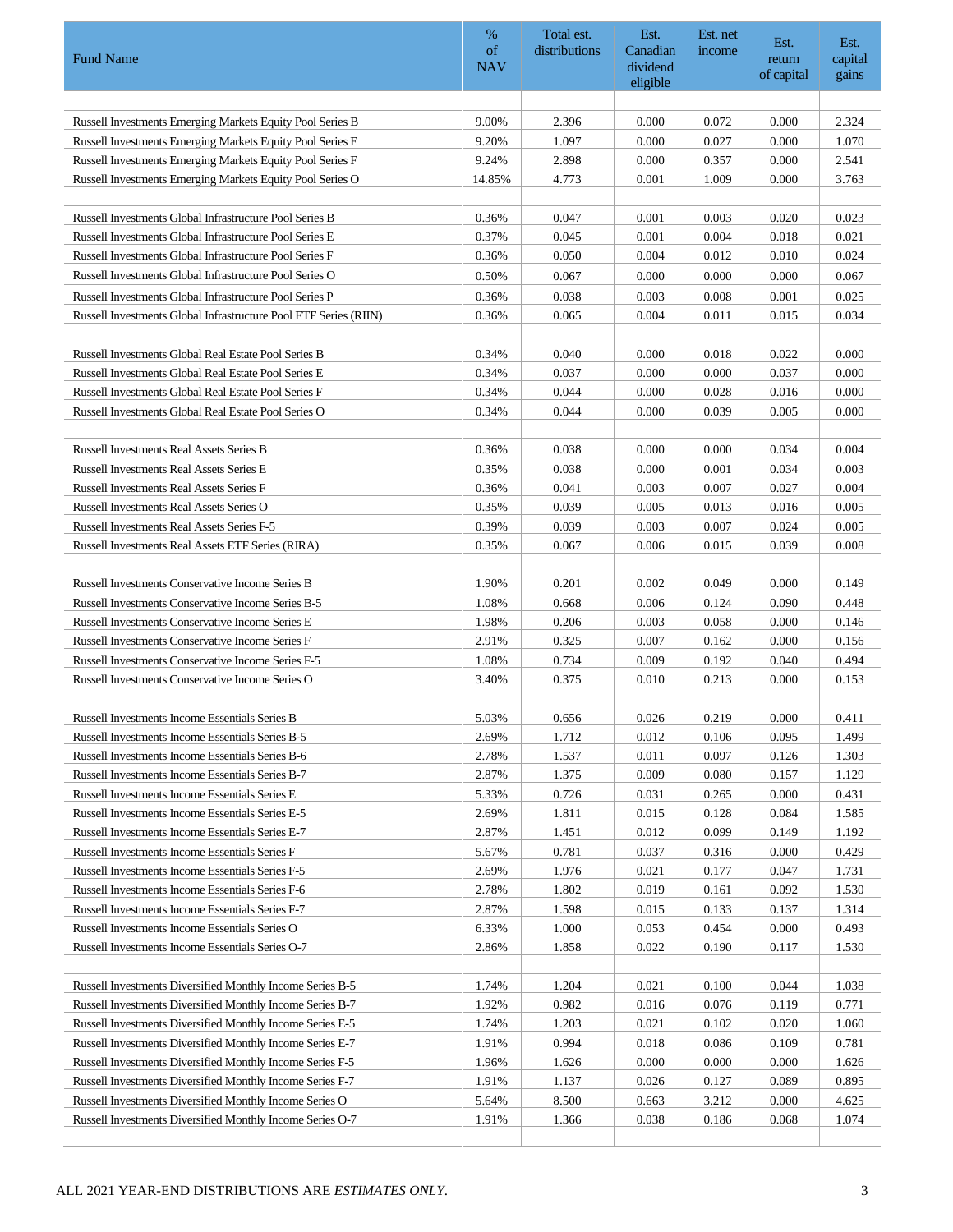|                                                                                            | $\%$             | Total est.    | Est.                 | Est. net | Est.       | Est.    |
|--------------------------------------------------------------------------------------------|------------------|---------------|----------------------|----------|------------|---------|
| <b>Fund Name</b>                                                                           | of<br><b>NAV</b> | distributions | Canadian<br>dividend | income   | return     | capital |
|                                                                                            |                  |               | eligible             |          | of capital | gains   |
| <b>Russell Investments Balanced Series B</b>                                               | 6.70%            | 0.734         | 0.017                | 0.080    | 0.000      | 0.637   |
| <b>Russell Investments Balanced Series B-6</b>                                             | 4.05%            | 1.927         | 0.010                | 0.046    | 0.079      | 1.792   |
| <b>Russell Investments Balanced Series E</b>                                               | 6.99%            | 0.899         | 0.026                | 0.124    | 0.000      | 0.748   |
| <b>Russell Investments Balanced Series F</b>                                               | 9.22%            | 1.113         | 0.068                | 0.323    | 0.000      | 0.722   |
| Russell Investments Balanced Series F-6                                                    | 4.05%            | 2.260         | 0.021                | 0.099    | 0.039      | 2.101   |
| <b>Russell Investments Balanced Series O</b>                                               | 8.86%            | 15.853        | 0.933                | 4.413    | 0.000      | 10.508  |
|                                                                                            |                  |               |                      |          |            |         |
| <b>Russell Investments Balanced Growth Series B</b>                                        | 8.34%            | 0.527         | 0.015                | 0.058    | 0.000      | 0.455   |
| <b>Russell Investments Balanced Growth Series B-7</b>                                      | 5.23%            | 2.351         | 0.011                | 0.043    | 0.099      | 2.197   |
| Russell Investments Balanced Growth Series E                                               | 8.48%            | 1.170         | 0.035                | 0.137    | 0.000      | 0.997   |
| Russell Investments Balanced Growth Series F                                               | 10.13%           | 1.459         | 0.088                | 0.342    | 0.000      | 1.029   |
| Russell Investments Balanced Growth Series F-2                                             | 7.58%            | 0.884         | 0.013                | 0.049    | 0.000      | 0.823   |
| Russell Investments Balanced Growth Series F-7                                             | 5.23%            | 2.804         | 0.023                | 0.088    | 0.070      | 2.623   |
| Russell Investments Balanced Growth Series O                                               | 10.39%           | 13.781        | 0.845                | 3.278    | 0.000      | 9.659   |
|                                                                                            |                  |               |                      |          |            |         |
| Russell Investments Long-Term Growth Series B                                              | 11.50%           | 0.852         | 0.021                | 0.056    | 0.000      | 0.775   |
| Russell Investments Long-Term Growth Series E                                              | 11.79%           | 2.048         | 0.058                | 0.156    | 0.000      | 1.834   |
| Russell Investments Long-Term Growth Series F                                              | 13.14%           | 2.327         | 0.132                | 0.356    | 0.000      | 1.839   |
| Russell Investments Long-Term Growth Series O                                              | 13.55%           | 26.743        | 1.613                | 4.335    | 0.000      | 20.795  |
|                                                                                            |                  |               |                      |          |            |         |
| Russell Investments Yield Opportunities Pool Series B                                      | 3.11%            | 0.335         | 0.001                | 0.124    | 0.000      | 0.210   |
| Russell Investments Yield Opportunities Pool Series B-5                                    | 0.41%            | 0.041         | 0.000                | 0.003    | 0.000      | 0.038   |
| Russell Investments Yield Opportunities Pool Series F                                      | 3.78%            | 0.406         | 0.001                | 0.154    | 0.000      | 0.251   |
| Russell Investments Yield Opportunities Pool Series F-5                                    | 1.03%            | 0.106         | 0.000                | 0.000    | 0.000      | 0.106   |
| Russell Investments Yield Opportunities Pool Series O                                      | 3.42%            | 0.367         | 0.001                | 0.131    | 0.000      | 0.235   |
|                                                                                            |                  |               |                      |          |            |         |
| Russell Investments Fixed Income Plus Pool (formerly Multi-Asset Fixed Income)<br>Series B | 0.17%            | 0.016         | 0.000                | 0.013    | 0.003      | 0.000   |
| Russell Investments Fixed Income Plus Pool (formerly Multi-Asset Fixed Income)<br>$B-3$    | 0.26%            | 0.168         | 0.000                | 0.101    | 0.067      | 0.000   |
| Russell Investments Fixed Income Plus Pool (formerly Multi-Asset Fixed Income)<br>E        | 0.17%            | 0.016         | 0.000                | 0.016    | 0.001      | 0.000   |
| Russell Investments Fixed Income Plus Pool (formerly Multi-Asset Fixed Income)<br>Series F | 0.71%            | 0.073         | 0.000                | 0.073    | 0.000      | 0.000   |
| Russell Investments Fixed Income Plus Pool (formerly Multi-Asset Fixed Income)<br>F-3      | 0.26%            | 0.182         | 0.000                | 0.146    | 0.036      | 0.000   |
| Russell Investments Fixed Income Plus Pool (formerly Multi-Asset Fixed Income)<br>Series O | 1.52%            | 0.155         | 0.000                | 0.155    | 0.000      | 0.000   |
| Multi-Asset Income Strategy Series B                                                       | 1.60%            | 0.098         | 0.002                | 0.031    | 0.000      | 0.066   |
| Multi-Asset Income Strategy Series B-5                                                     | 0.43%            | 0.250         | 0.003                | 0.037    | 0.150      | 0.060   |
| Multi-Asset Income Strategy Series E                                                       | 1.84%            | 0.230         | 0.006                | 0.090    | 0.000      | 0.134   |
| Multi-Asset Income Strategy Series F                                                       | 3.30%            | 0.450         | 0.020                | 0.287    | 0.000      | 0.144   |
| Multi-Asset Income Strategy Series F-5                                                     | 0.42%            | 0.297         | 0.007                | 0.105    | 0.113      | 0.072   |
| Multi-Asset Income Strategy Series O                                                       | 3.34%            | 4.261         | 0.191                | 2.739    | 0.000      | 1.331   |
| Multi-Asset Income Strategy Series O-7                                                     | 0.59%            | 0.055         | 0.001                | 0.018    | 0.026      | 0.009   |
|                                                                                            |                  |               |                      |          |            |         |
| Multi-Asset Growth & Income Strategy Series B                                              | 2.64%            | 0.361         | 0.009                | 0.151    | 0.000      | 0.202   |
| Multi-Asset Growth & Income Strategy Series B-5                                            | 0.42%            | 0.280         | 0.004                | 0.073    | 0.109      | 0.094   |
| Multi-Asset Growth & Income Strategy Series B-6                                            | 0.51%            | 0.298         | 0.003                | 0.059    | 0.151      | 0.084   |
| Multi-Asset Growth & Income Strategy Series B-7                                            | 0.60%            | 0.315         | 0.003                | 0.055    | 0.181      | 0.075   |
| Multi-Asset Growth & Income Strategy Series E                                              | 2.93%            | 0.391         | 0.010                | 0.178    | 0.000      | 0.203   |
| Multi-Asset Growth & Income Strategy Series E-5                                            | 0.42%            | 0.288         | 0.005                | 0.088    | 0.098      | 0.097   |
| Multi-Asset Growth & Income Strategy Series F                                              | 3.54%            | 0.505         | 0.016                | 0.277    | 0.000      | 0.212   |
| Multi-Asset Growth & Income Strategy Series F-5                                            | 0.42%            | 0.314         | 0.008                | 0.144    | 0.055      | 0.107   |
| Multi-Asset Growth & Income Strategy Series F-6                                            | 0.50%            | 0.354         | 0.007                | 0.130    | 0.116      | 0.100   |
| Multi-Asset Growth & Income Strategy Series F-7                                            | 0.59%            | 0.355         | 0.006                | 0.112    | 0.152      | 0.085   |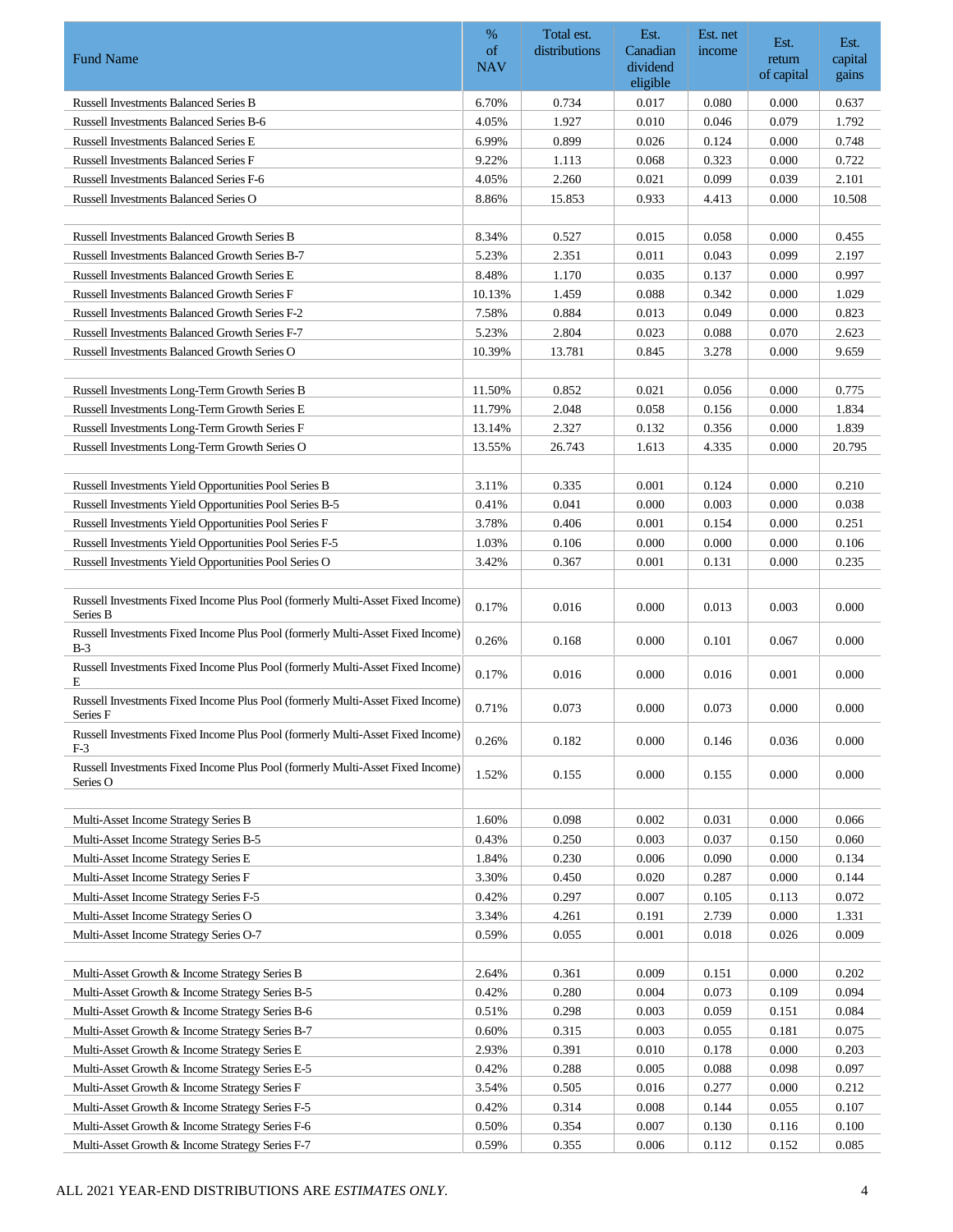| <b>Fund Name</b>                                | $\%$<br>of<br><b>NAV</b> | Total est.<br>distributions | Est.<br>Canadian<br>dividend<br>eligible | Est. net<br>income | Est.<br>return<br>of capital | Est.<br>capital<br>gains |
|-------------------------------------------------|--------------------------|-----------------------------|------------------------------------------|--------------------|------------------------------|--------------------------|
| Multi-Asset Growth & Income Strategy Series O   | 4.14%                    | 0.593                       | 0.021                                    | 0.365              | 0.000                        | 0.207                    |
| Multi-Asset Growth & Income Strategy Series O-7 | 0.59%                    | 0.401                       | 0.009                                    | 0.165              | 0.131                        | 0.095                    |
|                                                 |                          |                             |                                          |                    |                              |                          |
| Multi-Asset Growth Strategy Series B            | 2.93%                    | 0.257                       | 0.007                                    | 0.073              | 0.000                        | 0.178                    |
| Multi-Asset Growth Strategy Series B-5          | 0.40%                    | 0.040                       | 0.001                                    | 0.008              | 0.011                        | 0.020                    |
| Multi-Asset Growth Strategy Series E            | 2.63%                    | 0.508                       | 0.010                                    | 0.111              | 0.000                        | 0.387                    |
| Multi-Asset Growth Strategy Series E-5          | 0.40%                    | 0.040                       | 0.001                                    | 0.006              | 0.013                        | 0.020                    |
| Multi-Asset Growth Strategy Series F            | 3.76%                    | 0.747                       | 0.028                                    | 0.316              | 0.000                        | 0.403                    |
| Multi-Asset Growth Strategy Series F-5          | 0.40%                    | 0.043                       | 0.001                                    | 0.011              | 0.002                        | 0.029                    |
| Multi-Asset Growth Strategy Series O            | 4.32%                    | 8.714                       | 0.398                                    | 4.417              | 0.000                        | 3.900                    |
|                                                 |                          |                             |                                          |                    |                              |                          |
| Multi-Asset International Equity Series B       | 1.78%                    | 0.185                       | 0.000                                    | 0.000              | 0.000                        | 0.185                    |
| Multi-Asset International Equity Series F       | 2.60%                    | 0.280                       | 0.000                                    | 0.000              | 0.000                        | 0.280                    |
| Multi-Asset International Equity Series O       | 3.56%                    | 0.381                       | 0.004                                    | 0.040              | 0.000                        | 0.337                    |

\*These are expressed in USD.